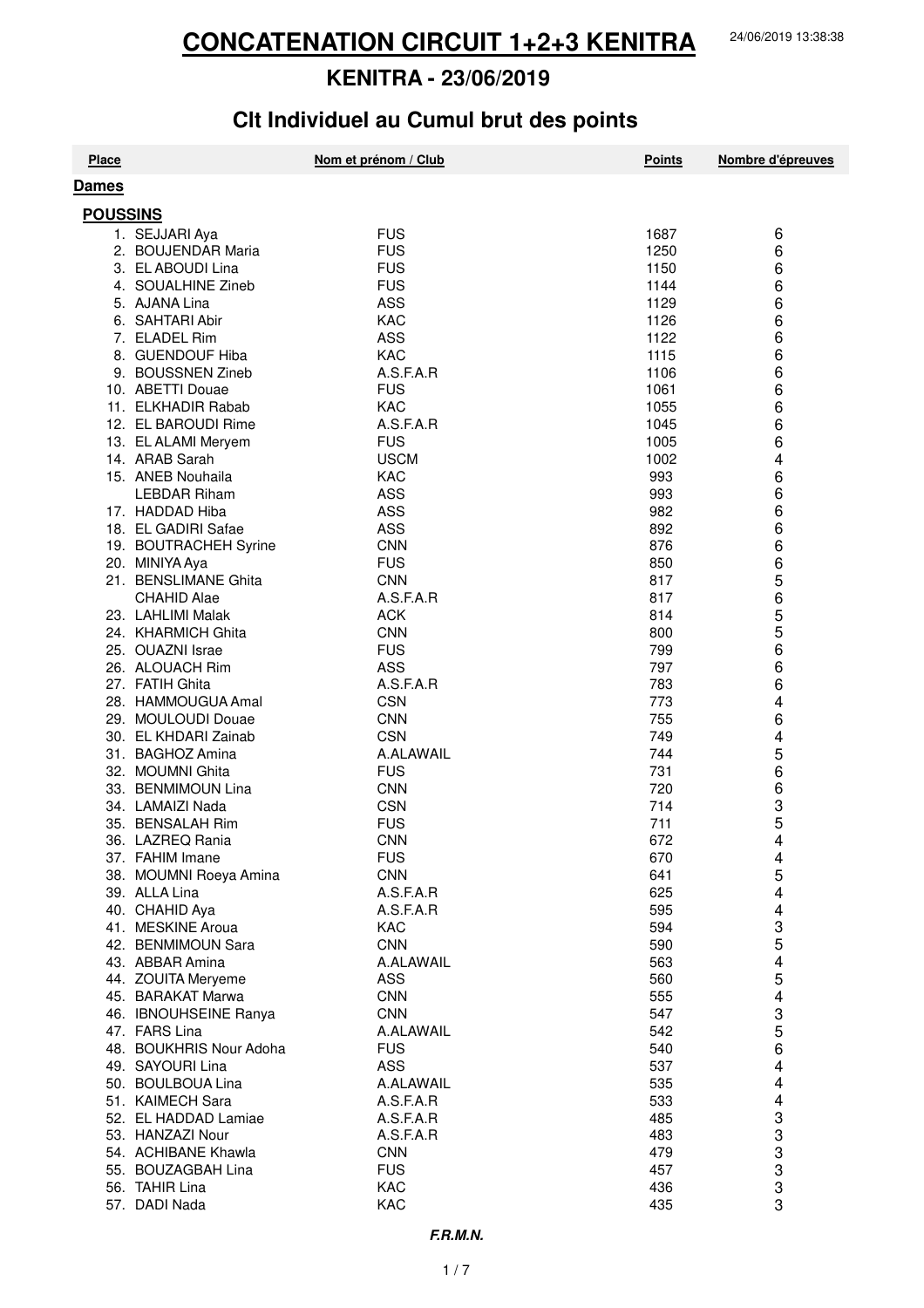# Clt Individuel au Cumul brut des points

| <b>Place</b>     |                                       | Nom et prénom / Club     | <b>Points</b> | Nombre d'épreuves                |
|------------------|---------------------------------------|--------------------------|---------------|----------------------------------|
| Dames            |                                       |                          |               |                                  |
| <b>POUSSINS</b>  |                                       |                          |               |                                  |
|                  | 58. KHATORI Iness                     | A.S.F.A.R                | 434           | 4                                |
|                  | 59. ALAOUI Safa                       | <b>CNN</b>               | 431           | 3                                |
|                  | 60. SEDDATI Meriem                    | KAC                      | 429           | 3                                |
|                  | 61. DOUKALI Malak                     | <b>ACK</b>               | 425           | 4                                |
|                  | 62. KACIMI Myriam                     | <b>CSN</b>               | 414           | 3                                |
|                  | 63. SBITI Lilia                       | <b>FUS</b>               | 396           | 3                                |
|                  | 64. LAFRIKI Abir                      | <b>ASS</b>               | 394           | 3                                |
|                  | 65. AMEZIANE HASSANI Kenza            | <b>FUS</b>               | 355           | 2                                |
|                  | 66. MANBAL Soundous                   | <b>ACK</b>               | 338           | 3                                |
|                  | 67. SAKHRAOUI Aya                     | <b>CSN</b>               | 316           | 3                                |
|                  | 68. OUCHID Amira                      | KAC                      | 312           | 3                                |
|                  | 69. MARHFOUR Hiba                     | <b>FUS</b>               | 310           | 2                                |
|                  | 70. AHAITAF Malak                     | A.ALAWAIL                | 308           | 3                                |
|                  | 71. LAAROUBI Basmala                  | <b>ACK</b>               | 290           | 2                                |
|                  | 72. ELAZZOUZI Rinade                  | <b>FUS</b>               | 286           | $\overline{c}$                   |
|                  | 73. BENSAID Rim                       | <b>CSN</b>               | 276           | $\overline{2}$                   |
|                  | 74. MOUMINA Zahra                     | <b>FUS</b>               | 275           | $\overline{c}$                   |
|                  | 75. ETTOUHAMI Ines                    | KAC                      | 267           | 3                                |
|                  | 76. JEKKI Noha                        | <b>CSN</b>               | 257           | $\overline{\mathbf{c}}$          |
|                  | 77. EL KHARMOUZ Firdaouss             | <b>CNN</b>               | 241           | $\overline{\mathbf{c}}$          |
|                  | 78. IDHYA Nada                        | <b>CNK</b>               | 238           | 3                                |
|                  | 79. ATTOUCH Israe                     | <b>CNN</b>               | 219           | 2                                |
|                  | 80. EL BOUDALI Kenza                  | <b>CSN</b>               | 209           | $\overline{c}$                   |
|                  | 81. EL BARROUG Nada                   | <b>CNK</b>               | 200           | 1                                |
|                  | 82. RAISSOUNI Doha                    | KAC                      | 177           | $\overline{c}$                   |
|                  | 83. AZDAD Maha                        | <b>ACK</b>               | 173           | 2                                |
|                  | 84. AZOUAGH Nour                      | A.ALAWAIL                | 160           | $\overline{c}$<br>$\overline{c}$ |
|                  | EL HAMZAOUI Nada<br>86. KANDIL Malak  | <b>ACK</b><br><b>CNN</b> | 160<br>158    | 2                                |
|                  | 87. BALITI Rania                      | <b>ACK</b>               | 157           | $\overline{c}$                   |
|                  | 88. EL FARHAOUI Imane                 | <b>ASS</b>               | 152           | $\overline{c}$                   |
|                  | 89. MEZZINE Roua                      | <b>ACK</b>               | 132           | 1                                |
|                  | 90. BENYAICH Douaa                    | <b>ASS</b>               | 110           | 2                                |
|                  | 91. EL HILALI Chahinda                | KAC                      | 109           | 1                                |
|                  | 92. LAKHLIFI Hiba                     | <b>IRT</b>               | 107           | 1                                |
|                  | 93. FARID Sara                        | A.S.F.A.R                | 98            | 2                                |
|                  | 94. BOUJABOUD Joudia                  | KAC                      | 81            | 1                                |
|                  | 95. ZENOUAKI Syrine                   | <b>ACK</b>               | 26            | 1                                |
|                  |                                       |                          |               |                                  |
| <b>AVENIRS 1</b> |                                       |                          |               |                                  |
|                  | 1. TAYEBI Sahar                       | <b>FUS</b>               | 612           | 4                                |
|                  | 2. ELFAHSSI Inas                      | <b>FUS</b>               | 522           | 3                                |
|                  | 3. CHAHID Chahd                       | <b>CNN</b>               | 468           | 4                                |
|                  | 4. BENMOUSSA Neama<br>5. KASSOU Niama | <b>CSN</b><br><b>CSN</b> | 418<br>400    | 3                                |
|                  | 6. HADANE Ranim                       | <b>CNN</b>               | 379           | 4<br>4                           |
|                  | 7. CHAQRANI Rime                      | A.S.F.A.R                | 366           | 3                                |
|                  | 8. BENARFA Radia                      | <b>FUS</b>               | 360           | 3                                |
|                  | 9. KANDIL Noor                        | <b>CNN</b>               | 354           | 3                                |
|                  | 10. GUEDDAOUI Yara                    | <b>ACK</b>               | 344           | 3                                |
|                  | 11. RHZALA Israe                      | <b>FUS</b>               | 338           | 3                                |
|                  | 12. SAIIDI Malak                      | A.S.F.A.R                | 303           | 3                                |
|                  | 13. BERRAZZOUK Aya                    | A.S.F.A.R                | 287           |                                  |
|                  | 14. EL HILALI Yasmine                 | <b>FUS</b>               | 269           | 3<br>2<br>2                      |
|                  | 15. LAQLIOUAL Oumnia                  | <b>CNN</b>               | 258           |                                  |
|                  | 16. ELOUARDIGHI Houda                 | <b>FUS</b>               | 254           | $\overline{\mathbf{c}}$          |
|                  | 17. BENBIYA Marwa                     | ASS                      | 241           | $\overline{2}$                   |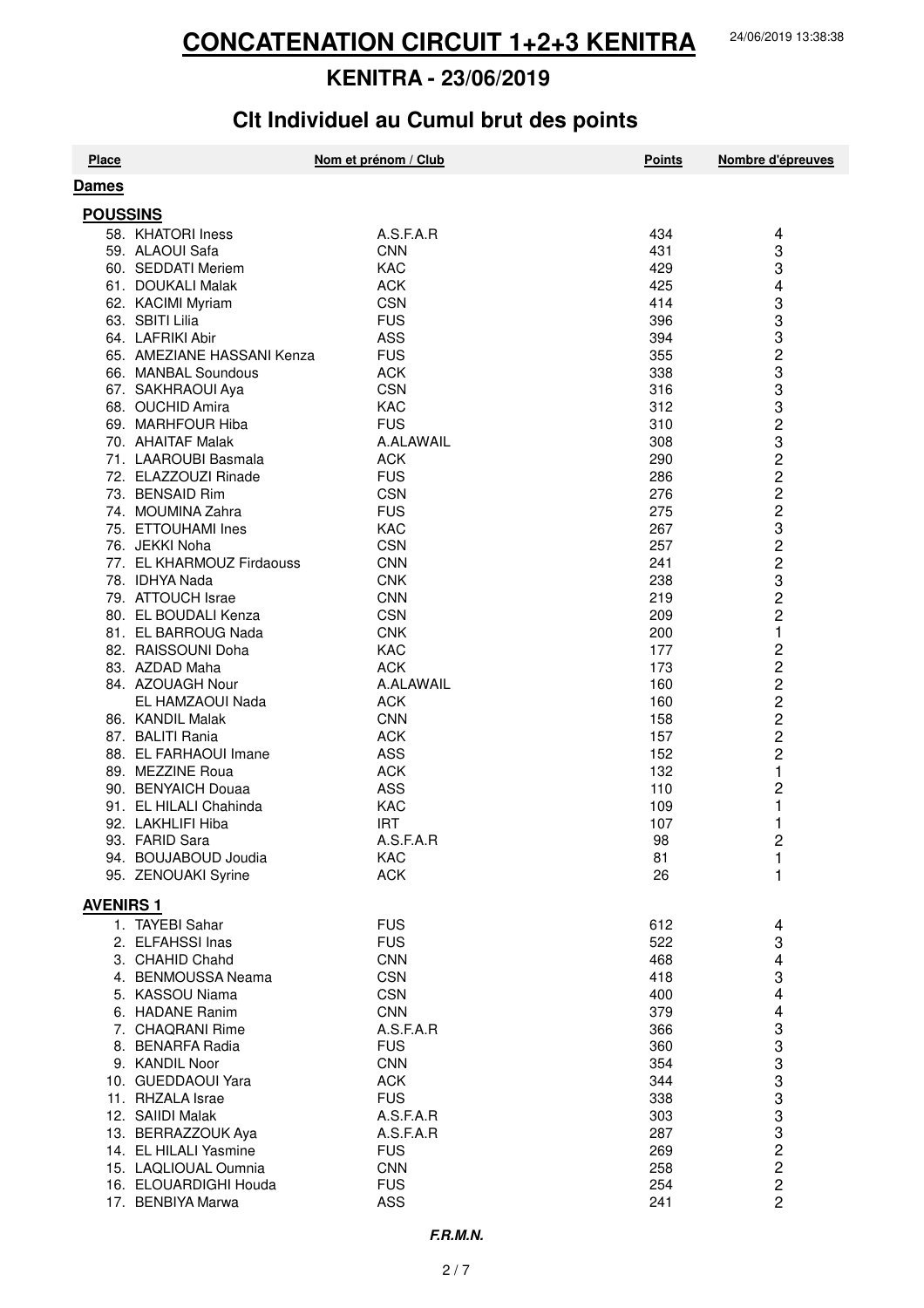# Clt Individuel au Cumul brut des points

| <b>Place</b>     |                                                     | Nom et prénom / Club      | <b>Points</b> | Nombre d'épreuves                                |
|------------------|-----------------------------------------------------|---------------------------|---------------|--------------------------------------------------|
| Dames            |                                                     |                           |               |                                                  |
| <b>AVENIRS 1</b> |                                                     |                           |               |                                                  |
|                  | 18. TAHIR Iness                                     | <b>CSN</b>                | 234           | 3                                                |
|                  | 19. KHAYAT Ghita                                    | <b>FUS</b>                | 231           | $\overline{c}$                                   |
|                  | <b>NAKMOUCH Israe</b>                               | <b>ACK</b>                | 231           | 3                                                |
|                  | 21. ADDAB Laila                                     | <b>CNK</b>                | 220           | 3                                                |
|                  | 22. HACHIMI Malak                                   | A.S.F.A.R                 | 215           |                                                  |
|                  | 23. CHERRAT Malak                                   | <b>ACK</b>                | 205           | $\begin{array}{c}\n 2 \\  3 \\  2\n \end{array}$ |
|                  | 24. EL GHAZOUANI Salma                              | A.S.F.A.R                 | 196           |                                                  |
|                  | 25. BERRAZZOUK Maryam                               | A.S.F.A.R                 | 193           | $\overline{c}$                                   |
|                  | <b>AQUIL Rania</b>                                  | ASS                       | 193           | $\overline{c}$                                   |
|                  | 27. BERBECH Kenza                                   | <b>FUS</b>                | 175           | $\overline{c}$                                   |
|                  | 28. LYAZRHI Firdaous                                | A.ALAWAIL                 | 164           | $\overline{c}$                                   |
|                  | 29. LACHGAR Lina                                    | <b>CSN</b>                | 159           | $\overline{\mathbf{c}}$                          |
|                  | 30. ENNAMIRI Zeineb                                 | <b>KAC</b>                | 156           | $\begin{array}{c} 2 \\ 2 \\ 2 \end{array}$       |
|                  | EL MAHI Alaa                                        | <b>ASS</b>                | 156           |                                                  |
|                  | 32. BENGHEZAL Alae                                  | <b>FUS</b>                | 153           |                                                  |
|                  | 33. EL KAISSOUMI Rihab                              | <b>CSN</b>                | 151           | $\overline{c}$                                   |
|                  | 34. ASAMBA Rim<br>35. BEN ABDESSELAM Yousra         | <b>ASS</b><br><b>USCM</b> | 141           | $\overline{c}$<br>$\overline{c}$                 |
|                  | 36. ANDICHE Lina                                    | <b>ASS</b>                | 138<br>128    | $\overline{c}$                                   |
|                  | <b>SEDKI Malak</b>                                  | <b>FUS</b>                | 128           | $\overline{\mathbf{c}}$                          |
|                  | 38. ALAOUI SOULIMANI Marwa                          | <b>FUS</b>                | 121           |                                                  |
|                  | 39. EL HAJJI Iness                                  | <b>CNN</b>                | 117           |                                                  |
|                  | 40. BENTOUHAMI Ghizlane                             | <b>ACK</b>                | 110           | $\begin{array}{c}\n2 \\ 2 \\ 2\n\end{array}$     |
|                  | 41. GMARI Hiba                                      | <b>USCM</b>               | 109           | $\mathbf{1}$                                     |
|                  | <b>ELKHALKI Hiba</b>                                | <b>ASS</b>                | 109           | $\overline{c}$                                   |
|                  | 43. EZ ZOUHRI Arwa                                  | <b>FUS</b>                | 105           | $\overline{c}$                                   |
|                  | 44. OUARDINI Hiba                                   | ASS                       | 90            | 1                                                |
|                  | 45. BOUZERDIK Nada                                  | <b>USCM</b>               | 76            |                                                  |
|                  | 46. CHOUIKH Lina                                    | <b>USCM</b>               | 65            |                                                  |
|                  | 47. EL MOUTAOUKIL Lina                              | <b>ACK</b>                | 56            |                                                  |
|                  | 48. CHAFIK Noor                                     | <b>ACK</b>                | 55            | 1                                                |
|                  | 49. KOUNNA Lamiss                                   | <b>USCM</b>               | 54            | 1                                                |
|                  | 50. AMEUR Hiba                                      | <b>USCM</b>               | 41            | 1                                                |
|                  | 51. ELHOUARI Maroua                                 | <b>ASS</b>                | 24            | 1                                                |
| <b>AVENIRS 2</b> |                                                     |                           |               |                                                  |
|                  | 1. RIHANI Mayar                                     | <b>CSN</b>                | 365           | 3                                                |
|                  | 2. JABAR Basma                                      | <b>CNN</b>                | 300           | 3                                                |
|                  | 3. EL AZZOUZI llaf                                  | <b>FUS</b>                | 268           |                                                  |
|                  | 4. BENHAIDA Ghita                                   | <b>CNN</b>                | 251           |                                                  |
|                  | 5. EL OTMANY Sarra                                  | <b>CNN</b>                | 246           | $\begin{array}{c}\n2 \\ 3 \\ 3\n\end{array}$     |
|                  | 6. BRIKA Lina                                       | <b>CNK</b>                | 240           |                                                  |
|                  | 7. HAFIANE Rim                                      | <b>ACK</b>                | 237           | $\frac{3}{2}$                                    |
|                  | 8. HAMMOUGUA Romayssae                              | <b>CSN</b>                | 210           |                                                  |
|                  | 9. ELMARNYSY Amira                                  | <b>ASS</b>                | 207           | $\overline{c}$                                   |
|                  | 10. MOUNA ARIJ                                      | A.ALAWAIL<br><b>FUS</b>   | 206           | $\overline{c}$                                   |
|                  | <b>BOUKILI MAKHOUKHI Yasmine</b><br>12. AKDI Sarour | A.ALAWAIL                 | 206<br>161    |                                                  |
|                  | 13. AJOUAD Douaa                                    | <b>ACK</b>                | 159           |                                                  |
|                  | 14. LAAROUBI Hidaya                                 | <b>ACK</b>                | 157           | 2<br>2<br>2<br>2<br>2                            |
|                  | 15. DLIMA Rania                                     | <b>ACK</b>                | 154           |                                                  |
|                  | 16. SEMMOUDI Malak                                  | KAC                       | 148           | $\overline{c}$                                   |
|                  | 17. SEMMAR Malak                                    | <b>USCM</b>               | 139           | $\overline{c}$                                   |
|                  | 18. BOUGUERAA Inass                                 | KAC                       | 99            | 1                                                |
|                  | 19. CHARKAOUI GHAZOUANI Malak                       | <b>USCM</b>               | 97            | 1                                                |
|                  | 20. CHAGRAOUI Lina                                  | <b>USCM</b>               | 77            | 1                                                |
|                  | 21. MOUKHLESSE Rahma                                | KAC                       | 70            | 1                                                |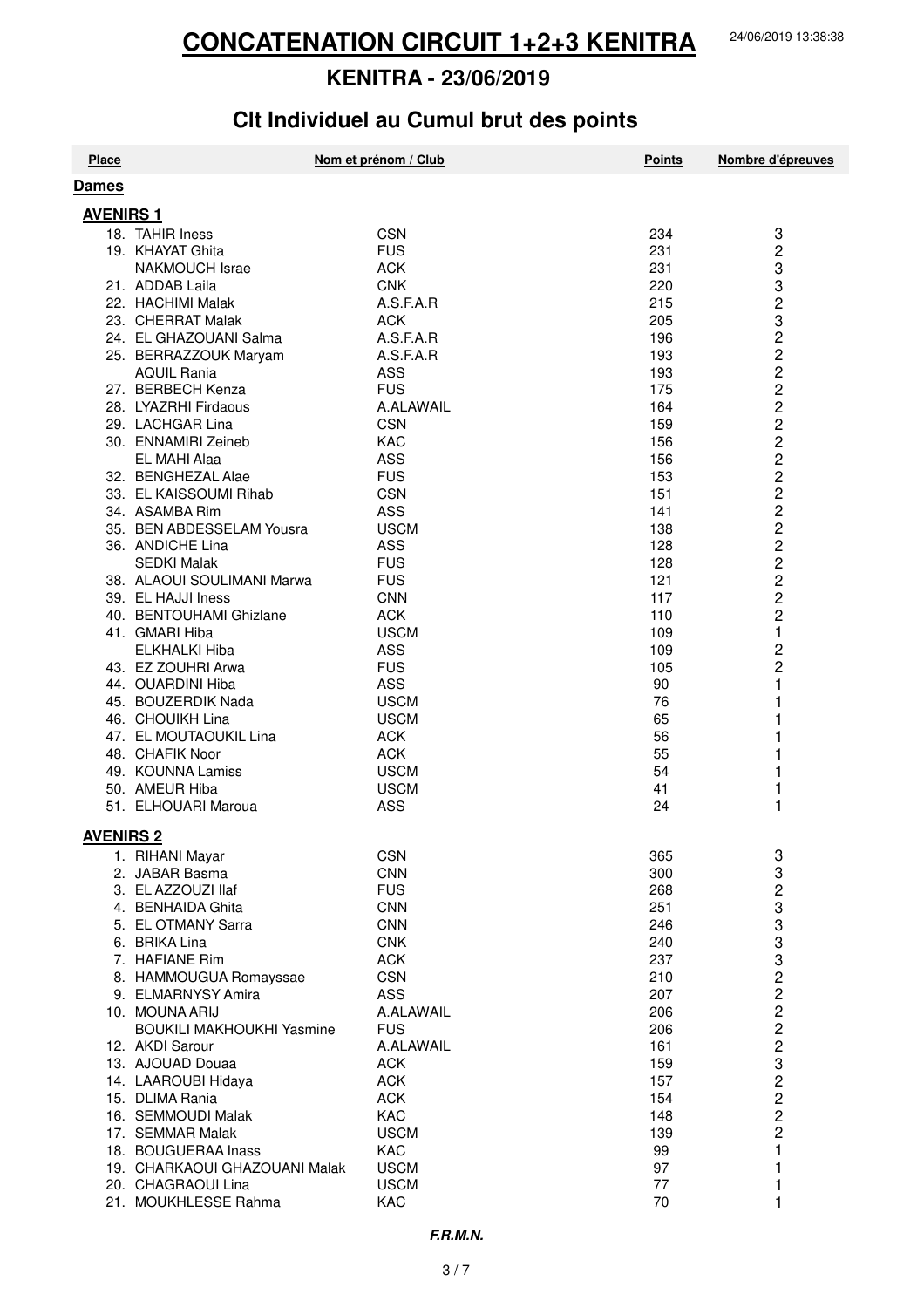# **Clt Individuel au Cumul brut des points**

| <b>Place</b>     |                              | Nom et prénom / Club | <b>Points</b> | Nombre d'épreuves |
|------------------|------------------------------|----------------------|---------------|-------------------|
| Dames            |                              |                      |               |                   |
| <b>AVENIRS 2</b> |                              |                      |               |                   |
|                  | 22. TAHIR Nour               | <b>KAC</b>           | 65            | 1                 |
|                  |                              | <b>CNK</b>           | 60            | $\overline{c}$    |
|                  | 23. BENHILA Khaoula          |                      |               |                   |
|                  | 24. CHABI Amira              | <b>USCM</b>          | 46            | 1                 |
|                  | <b>TAOUHID Nihal</b>         | <b>KAC</b>           | 46            | 1                 |
|                  | 26. MERROUCH Maram           | <b>USCM</b>          | 42            | 1                 |
|                  | 27. HDILOU Yasmina           | <b>ACK</b>           | 41            | 1                 |
|                  | 28. JAAFARI Doua             | <b>CNK</b>           | 24            | 1                 |
| <b>Messieurs</b> |                              |                      |               |                   |
| <b>POUSSINS</b>  |                              |                      |               |                   |
|                  | 1. SAADANI Akram             | <b>USCM</b>          | 1570          | 6                 |
|                  | 2. SOBHI Yahya               | <b>CNN</b>           | 1242          | 6                 |
|                  | 3. EL HARRAK Ahmed           | <b>CNN</b>           | 1127          | 6                 |
|                  | 4. IDRISSI FAKHREDDINE Amine | <b>FUS</b>           | 1053          | 6                 |
|                  | 5. AISSAOUI Souhail          | <b>CNN</b>           | 1047          | 6                 |
|                  | 6. LAAREJ Yahia              | <b>FUS</b>           | 1019          | 6                 |
|                  | 7. EL MECHRAFI Noamane       | <b>USCM</b>          | 968           | 5                 |
|                  | 8. AKIRTAS Khalil            | <b>FUS</b>           | 881           | 6                 |
|                  | 9. MAROUDI Mohammed Taha     | A.S.F.A.R            | 873           | 6                 |
|                  | 10. BOURICH Ali              | A.S.F.A.R            | 867           | 6                 |
|                  | 11. KAMAL Omar               | <b>USCM</b>          | 861           | 5                 |
|                  | 12. BENAHMED Amine           | <b>FUS</b>           | 835           | 5                 |
|                  | 13. ZAMANI Ali               | <b>USCM</b>          | 818           | 5                 |
|                  | 14. EL HASSANI Taha          | <b>FUS</b>           | 816           | 6                 |
|                  | 15. KHATORI Yahya            | <b>CNN</b>           | 783           | 6                 |
|                  | 16. BEN SEGHIR Bachir        | A.S.F.A.R            | 756           | 6                 |
|                  | 17. GHOUDANE Fadi            | <b>CSN</b>           | 739           | 4                 |
|                  | 18. GHZALA Mohamed Islam     | <b>FUS</b>           | 727           | 6                 |
|                  | 19. FEKHARI Youssef          | A.S.F.A.R            | 725           | 6                 |
|                  | 20. TAOURTI Saad             | A.S.F.A.R            | 720           | 5                 |
|                  | 21. ELHACHEMI Salaheddine    | ASS                  | 694           | 6                 |
|                  | 22. SGHIOURI ELIDRISSI Amjad | <b>CNN</b>           | 683           | 6                 |
|                  | 23. BELKADI Mohamed Ilyas    | A.S.F.A.R            | 672           | 6                 |
|                  | 24. ELMAZOUNI Rayane         | <b>CSN</b>           | 645           | 4                 |
|                  | 25. DRISSI Ayoub             | <b>CSN</b>           | 627           | 4                 |
|                  | 26. BARAKAT Rayane           | <b>CNN</b>           | 620           | 6                 |
|                  | 27. ELBACHA Walid Mohammed   | <b>FUS</b>           | 615           |                   |
|                  | 28. EL AMRANI Ali            | <b>CNN</b>           | 596           | 4<br>6            |
|                  | 29. AIT BARGACH Anas         | <b>ASS</b>           | 575           | 6                 |
|                  | 30. LAHLOU Taha              | <b>ASS</b>           | 565           | 6                 |
|                  | 31. EL FASSI HALFAOUI Amine  | A.ALAWAIL            | 522           | 5                 |
|                  | 32. NOUIRA Jad               | <b>USCM</b>          | 518           | 3                 |
|                  | 33. EL AMRAOUI Omar          | A.S.F.A.R            | 511           | 4                 |
|                  | 34. BENOUAHI Ilyas           | <b>CNN</b>           | 508           |                   |
|                  | EL MEJDOUB Mohamed Taha      | <b>FUS</b>           | 508           | 6                 |
|                  |                              |                      |               | 5<br>3            |
|                  | 36. NEJJAR Sami              | <b>USCM</b>          | 506           |                   |
|                  | 37. ELHACHEMI Badereddine    | <b>ASS</b>           | 503           | 6                 |
|                  | 38. LAHDADI Amir             | <b>USCM</b>          | 501           | 4                 |
|                  | 39. BENAMAR Khalil           | <b>USCM</b>          | 499           | 4                 |
|                  | 40. AGNAOU Adnane            | <b>USCM</b>          | 496           | 4                 |
|                  | 41. AMDAOUCH lyad            | A.ALAWAIL            | 495           | 4                 |
|                  | 42. ECHOUAIBI Ahmed Bachir   | <b>KAC</b>           | 490           | 4                 |
|                  | 43. OUHAMMOU Khalil Ibrahim  | <b>CNN</b>           | 484           | 5                 |
|                  | 44. EL KACIMI Mohamed        | <b>CNN</b>           | 481           | 5                 |
|                  | 45. EL AOUSSI Nassim         | A.S.F.A.R            | 469           | 5                 |
|                  | 46. AIT BAALLA Aymene        | <b>FUS</b>           | 465           | 4                 |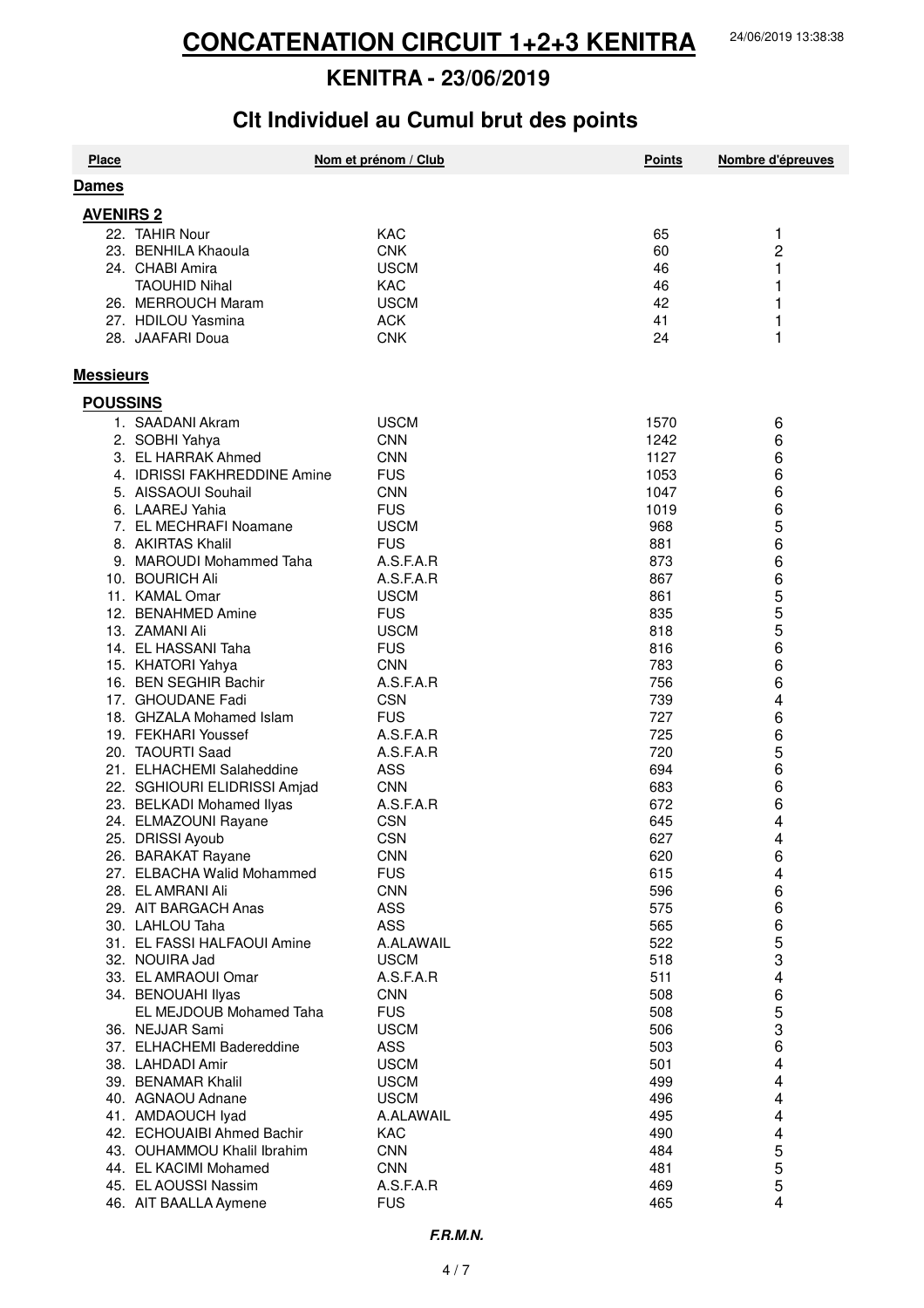# **Clt Individuel au Cumul brut des points**

| <b>Place</b>     |                                          | Nom et prénom / Club | <b>Points</b> | Nombre d'épreuves       |
|------------------|------------------------------------------|----------------------|---------------|-------------------------|
| <b>Messieurs</b> |                                          |                      |               |                         |
| <b>POUSSINS</b>  |                                          |                      |               |                         |
|                  | 47. NOUMA Abdellah                       | <b>FUS</b>           | 456           | 3                       |
|                  | 48. CHEBIHI Ahmed Amine                  | <b>KAC</b>           | 455           | 4                       |
|                  | 49. ERRAOUGUI Qusay                      | A.ALAWAIL            | 454           | 4                       |
|                  | 50. SAID Adham                           | <b>USCM</b>          | 439           | 4                       |
|                  | 51. LAQLIOUAL Mourad                     | <b>CNN</b>           | 434           | 3                       |
|                  | 52. MOUKHLISS Mohamed Yassine            | A.ALAWAIL            | 423           | 4                       |
|                  | NAIT MBARK Aymane                        | <b>CNN</b>           | 423           | 6                       |
|                  | 54. BEN SLETEN Hassan                    | <b>USCM</b>          | 407           | 4                       |
|                  | 55. BOUNAJMA Hamza                       | <b>USCM</b>          | 405           | 3                       |
|                  | 56. KARBAL Mohamed Yasser                | A.S.F.A.R            | 384           | 4                       |
|                  | 57. EL HADDAD Taha                       | <b>CSN</b>           | 383           | 3                       |
|                  | 58. ELMIR Rayan                          | <b>ASS</b>           | 373           | 4                       |
|                  | 59. LAASKRI Hamza                        | <b>KAC</b>           | 358           | 3                       |
|                  | 60. BARAKAT Rayane                       | ASS                  | 350           | 4                       |
|                  | 61. ATILLAH Ayoub                        | <b>FUS</b>           | 348           | 5                       |
|                  | 62. MEFTAHI Haytham                      | <b>CSN</b>           | 347           | 3                       |
|                  | 63. SAFAR Idriss                         | <b>ASS</b>           | 340           | 4                       |
|                  | 64. SAADI Nazih                          | A.S.F.A.R            | 331           | 4                       |
|                  | 65. MOUFFAK Driss                        | A.ALAWAIL            | 327           | 4                       |
|                  | 66. BENCHEKROUN Mohamed Selim            | <b>CNN</b>           | 323           | 4                       |
|                  | 67. BELQUAS Abdellatif Mohamed Amine CNK |                      | 317           | 4                       |
|                  | 68. BENAMAR Mohamed Said                 | KAC                  | 316           | 3                       |
|                  | 69. SALHI Marwane                        | <b>CNK</b>           | 313           | 3                       |
|                  | 70. LADIMAT Abdellatif                   | <b>CNN</b>           | 311           | 5                       |
|                  | 71. KETTANI Anas                         | <b>FUS</b>           | 299           | 3                       |
|                  | <b>HAFIANE Sirage</b>                    | <b>ACK</b>           | 299           | 4                       |
|                  | 73. GHRIMA Mohamed Ziyad                 | <b>ACK</b>           | 283           | 3                       |
|                  | 74. QARRO Rayane                         | <b>KAC</b>           | 276           | 3                       |
|                  | 75. BENELHADJ Mohamed Said               | <b>ACK</b>           | 252           | 2                       |
|                  | 76. CLEMENT Harley Ryad                  | <b>KAC</b>           | 246           | 3                       |
|                  | 77. ABBAHADDOU Mohammed                  | <b>CNN</b>           | 244           | 3                       |
|                  | <b>CHAKER LAMRANI Mohammed</b>           | <b>ACK</b>           | 244           | 3                       |
|                  | 79. DAHMANI Ahmed Yahya                  | ASS                  | 239           | 3                       |
|                  | 80. ELGUEDDARI Adam                      | <b>CNK</b>           | 224           | 3                       |
|                  | 81. JRHIRID Aymane                       | <b>KAC</b>           | 222           | 3                       |
|                  | CHAHBOUNE Mohamed Jad                    | <b>ASS</b>           | 222           | $\overline{c}$          |
|                  | 83. BOUKHORB Ahmed Iliass                | <b>FUS</b>           | 218           | $\overline{\mathbf{c}}$ |
|                  | 84. BENKIRAN Hamza                       | <b>FUS</b>           | 210           | 2                       |
|                  | 85. LAKHAL Mehdi                         | <b>CNN</b>           | 201           | 3                       |
|                  | 86. SAKHSOUKH Mohamed Ayman              | <b>CSN</b>           | 199           | $\frac{2}{2}$           |
|                  | 87. ABAKKAS Nizar                        | KAC                  | 195           |                         |
|                  | 88. IRAQI Omar                           | <b>FUS</b>           | 192           | $\overline{c}$          |
|                  | 89. BENABDALLAH Mohamed Ibrahim          | <b>FUS</b>           | 190           | $\overline{c}$          |
|                  | 90. LAMGHARI Ilyas                       | <b>FUS</b>           | 188           | $\overline{c}$          |
|                  | 91. AIT ALI Nezar                        | <b>CNN</b>           | 185           | $\overline{\mathbf{c}}$ |
|                  | 92. ELGHARBI Ali                         | <b>FUS</b>           | 176           | $\overline{\mathbf{c}}$ |
|                  | 93. BOUTGAYOUT Mehdi                     | <b>CNN</b>           | 171           | $\frac{2}{2}$           |
|                  | 94. EL KHETTAR Kamil                     | <b>FUS</b>           | 163           |                         |
|                  | 95. TAOUHID Nizar                        | KAC                  | 155           | $\overline{\mathbf{c}}$ |
|                  | 96. BELKHOU Ismail                       | <b>ASS</b>           | 154           | $\overline{c}$          |
|                  | 97. AJANA Ilyas                          | <b>ASS</b>           | 151           | $\overline{c}$          |
|                  | 98. AIRIR Nasreddine                     | A.ALAWAIL            | 146           | $\overline{c}$          |
|                  | 99. BOUNOUIRA Achraf                     | <b>CSN</b>           | 142           | 2                       |
|                  | 100. TADI Mouad                          | <b>IRT</b>           | 141           | 1                       |
|                  | 101. QASSIRI Yahya                       | <b>CNK</b>           | 133           | 3                       |
|                  | 102. FARID Ayoub                         | A.S.F.A.R            | 131           | 2                       |
|                  | 103. BEKOURI Mohammed                    | <b>IRT</b>           | 102           | 1                       |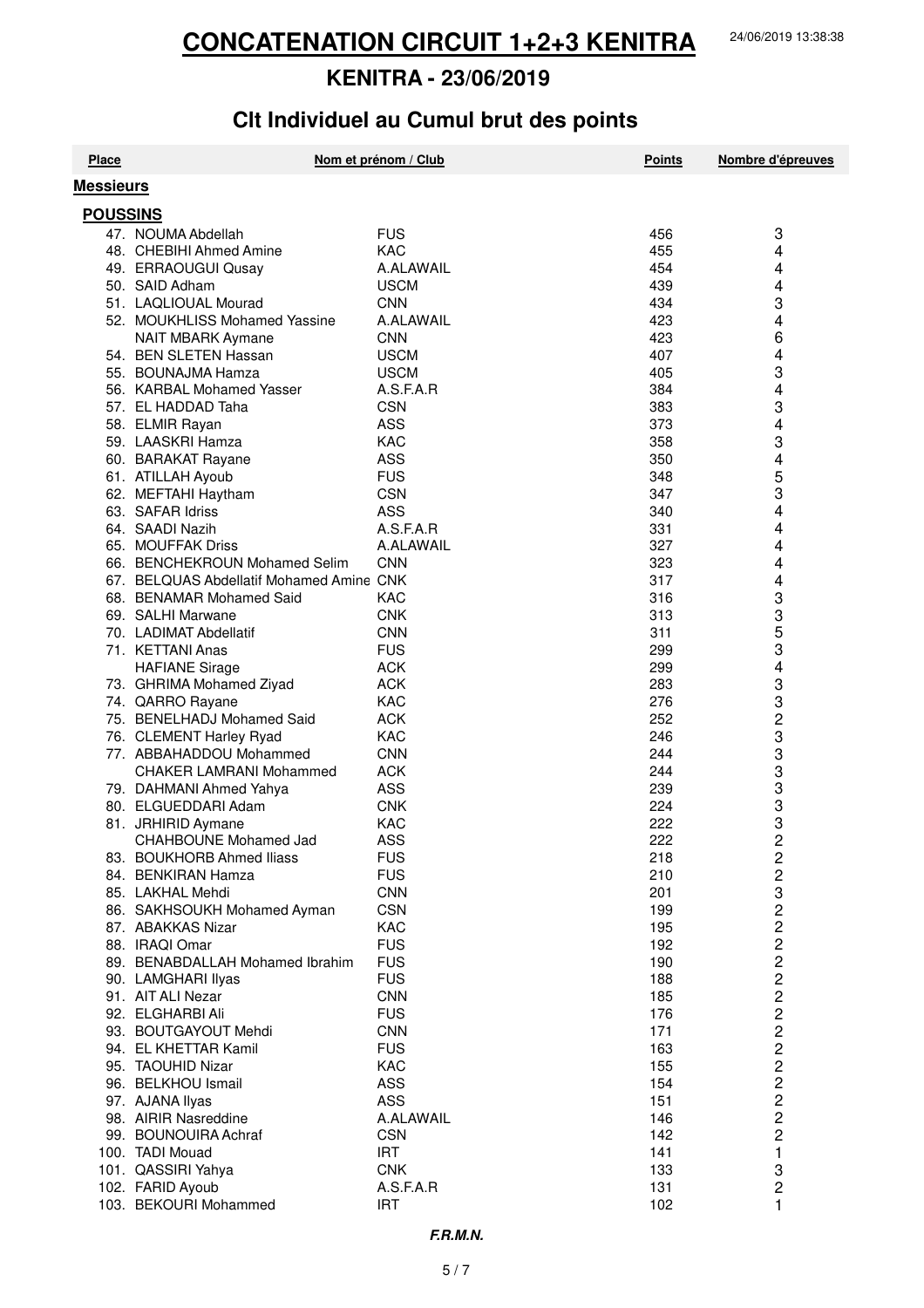# **Clt Individuel au Cumul brut des points**

| <b>Messieurs</b><br><b>POUSSINS</b><br>$\overline{c}$<br>104. MAHLA Nizar Abdellah<br><b>CSN</b><br>94<br><b>IRT</b><br>1<br>105. BOUKIR lyad<br>84<br>106. BOUTAYEB Adam<br>ADM.AC<br>83<br>1<br>107. KASSOU Ahmed Amine<br><b>CSN</b><br>81<br>1<br>108. AKDIM Yahya<br><b>CNK</b><br>58<br>1<br><b>BENKIRANE Othmane</b><br><b>ACK</b><br>58<br>1<br>1<br>110. KERKEB Adam<br>A.ALAWAIL<br>56<br>1<br>111. KASSOU Adam<br>A.S.F.A.R<br>41<br>1<br>112. ALABOU Bakr<br><b>ACK</b><br>39<br>35<br>1<br>113. ELHOUARI Ayman<br>ASS<br><b>AVENIRS 1</b><br>1. ILGUIM Omar<br><b>CNN</b><br>527<br>4<br>4<br><b>CNN</b><br>2. MAACH Houssam Badreddine<br>504<br><b>ASS</b><br>4<br>3. TIKKI Mohamed Reda<br>474<br>3<br>A.S.F.A.R<br>4. HADDI Nour Islam<br>407<br>5. BOUKHARI Yassine<br><b>CNN</b><br>376<br>4<br>3<br>6. EL FARISSI Ismail<br><b>FUS</b><br>323<br>3<br>7. QARRO Mahdi<br><b>KAC</b><br>308<br>3<br>8. AJOUAD Moaad<br><b>ACK</b><br>303<br>4<br><b>ASS</b><br>9. TOUIMI BENJELLOUN Ahmed<br>298<br>4<br>A.S.F.A.R<br>10. BOUDZA Mohamed<br>297<br>3<br>11. BOUCHTI Bassim<br><b>CNN</b><br>282<br>3<br>12. TARMIDI Othmane<br><b>CNN</b><br>277<br>3<br>13. BESSI Adam<br><b>KAC</b><br>275<br>3<br><b>ASS</b><br>271<br>14. NADIR Rayane<br>3<br>15. MOUSTAHSSINE Saad<br><b>FUS</b><br>265<br>3<br>16. MALHI Raed<br><b>FUS</b><br>249<br>3<br>A.S.F.A.R<br>17. LAFRIKI Abdelhay<br>240<br>3<br><b>ASS</b><br>18. EL KALAI Mohamed Taha<br>216<br>2<br>3<br>3<br>19. OULAHYANE Mohamed Anir<br><b>USCM</b><br>215<br>20. DAHI Mohamed Maher<br>A.ALAWAIL<br>196<br>21. BELLAMINE Ismail<br>ASS<br>194<br>$\frac{2}{2}$<br>22. MERZAQ Jad<br><b>FUS</b><br>191<br>23. EL OUAFAI Rayane<br><b>FUS</b><br>186<br>$\overline{2}$<br><b>BOUAYAD Mohamed Nizar</b><br><b>CNN</b><br>186<br><b>FUS</b><br>$\overline{\mathbf{c}}$<br>25. NUIJI Ilyas<br>185<br>3<br>26. ELMOJAHID Nizar<br><b>CSN</b><br>183<br>222323<br><b>FUS</b><br>27. BENTALEB Mohamed Rayane<br>178<br><b>FUS</b><br>28. BOUNJOUA Youssef<br>175<br>29. IBN ALI Wassim<br>A.ALAWAIL<br>171<br>30. LEMGADDAR Jad<br>A.S.F.A.R<br>168<br>167<br>31. BENKADDOUR Anas<br><b>CNN</b><br><b>CSN</b><br>32. OBILAT Houssam Eddine<br>163<br><b>CSN</b><br>33. TNEAMOU Haroune<br>159<br>2<br>2<br>2<br>2<br>34. SLIMANI Ismail<br><b>USCM</b><br>147<br><b>USCM</b><br>35. BENCHAMA Mohammed Taha<br>142<br>36. BENYAHIA Othman<br><b>FUS</b><br>139<br><b>FUS</b><br>37. AMORID Adam<br>137<br>$\mathbf{1}$<br><b>USCM</b><br>132<br>38. ELHADI Akram<br>2222222<br><b>FUS</b><br>121<br>39. SOUALHINE Yasser<br><b>CNK</b><br>40. KARROUK BAAYL Ahmed Zajer<br>120<br><b>CNK</b><br>41. BELKHOUAJA Abdelali<br>119<br><b>FUS</b><br>42. BOUNJOUA Rayane<br>118<br>ASS<br>43. EL AMMARI Adam<br>110<br><b>ASS</b><br>44. BENDOUHA Youssef<br>109<br>A.S.F.A.R<br>45. EL MALHI EL JAOUHARI Yahia<br>108 | <b>Place</b> | Nom et prénom / Club | <b>Points</b> | Nombre d'épreuves |
|---------------------------------------------------------------------------------------------------------------------------------------------------------------------------------------------------------------------------------------------------------------------------------------------------------------------------------------------------------------------------------------------------------------------------------------------------------------------------------------------------------------------------------------------------------------------------------------------------------------------------------------------------------------------------------------------------------------------------------------------------------------------------------------------------------------------------------------------------------------------------------------------------------------------------------------------------------------------------------------------------------------------------------------------------------------------------------------------------------------------------------------------------------------------------------------------------------------------------------------------------------------------------------------------------------------------------------------------------------------------------------------------------------------------------------------------------------------------------------------------------------------------------------------------------------------------------------------------------------------------------------------------------------------------------------------------------------------------------------------------------------------------------------------------------------------------------------------------------------------------------------------------------------------------------------------------------------------------------------------------------------------------------------------------------------------------------------------------------------------------------------------------------------------------------------------------------------------------------------------------------------------------------------------------------------------------------------------------------------------------------------------------------------------------------------------------------------------------------------------------------------------------------------------------------------------------------------------------------------------------------------------------------------------------------------------------------------------------------------------------------------------------------------------------------------------------------------------------------------------------------------------|--------------|----------------------|---------------|-------------------|
|                                                                                                                                                                                                                                                                                                                                                                                                                                                                                                                                                                                                                                                                                                                                                                                                                                                                                                                                                                                                                                                                                                                                                                                                                                                                                                                                                                                                                                                                                                                                                                                                                                                                                                                                                                                                                                                                                                                                                                                                                                                                                                                                                                                                                                                                                                                                                                                                                                                                                                                                                                                                                                                                                                                                                                                                                                                                                       |              |                      |               |                   |
|                                                                                                                                                                                                                                                                                                                                                                                                                                                                                                                                                                                                                                                                                                                                                                                                                                                                                                                                                                                                                                                                                                                                                                                                                                                                                                                                                                                                                                                                                                                                                                                                                                                                                                                                                                                                                                                                                                                                                                                                                                                                                                                                                                                                                                                                                                                                                                                                                                                                                                                                                                                                                                                                                                                                                                                                                                                                                       |              |                      |               |                   |
|                                                                                                                                                                                                                                                                                                                                                                                                                                                                                                                                                                                                                                                                                                                                                                                                                                                                                                                                                                                                                                                                                                                                                                                                                                                                                                                                                                                                                                                                                                                                                                                                                                                                                                                                                                                                                                                                                                                                                                                                                                                                                                                                                                                                                                                                                                                                                                                                                                                                                                                                                                                                                                                                                                                                                                                                                                                                                       |              |                      |               |                   |
|                                                                                                                                                                                                                                                                                                                                                                                                                                                                                                                                                                                                                                                                                                                                                                                                                                                                                                                                                                                                                                                                                                                                                                                                                                                                                                                                                                                                                                                                                                                                                                                                                                                                                                                                                                                                                                                                                                                                                                                                                                                                                                                                                                                                                                                                                                                                                                                                                                                                                                                                                                                                                                                                                                                                                                                                                                                                                       |              |                      |               |                   |
|                                                                                                                                                                                                                                                                                                                                                                                                                                                                                                                                                                                                                                                                                                                                                                                                                                                                                                                                                                                                                                                                                                                                                                                                                                                                                                                                                                                                                                                                                                                                                                                                                                                                                                                                                                                                                                                                                                                                                                                                                                                                                                                                                                                                                                                                                                                                                                                                                                                                                                                                                                                                                                                                                                                                                                                                                                                                                       |              |                      |               |                   |
|                                                                                                                                                                                                                                                                                                                                                                                                                                                                                                                                                                                                                                                                                                                                                                                                                                                                                                                                                                                                                                                                                                                                                                                                                                                                                                                                                                                                                                                                                                                                                                                                                                                                                                                                                                                                                                                                                                                                                                                                                                                                                                                                                                                                                                                                                                                                                                                                                                                                                                                                                                                                                                                                                                                                                                                                                                                                                       |              |                      |               |                   |
|                                                                                                                                                                                                                                                                                                                                                                                                                                                                                                                                                                                                                                                                                                                                                                                                                                                                                                                                                                                                                                                                                                                                                                                                                                                                                                                                                                                                                                                                                                                                                                                                                                                                                                                                                                                                                                                                                                                                                                                                                                                                                                                                                                                                                                                                                                                                                                                                                                                                                                                                                                                                                                                                                                                                                                                                                                                                                       |              |                      |               |                   |
|                                                                                                                                                                                                                                                                                                                                                                                                                                                                                                                                                                                                                                                                                                                                                                                                                                                                                                                                                                                                                                                                                                                                                                                                                                                                                                                                                                                                                                                                                                                                                                                                                                                                                                                                                                                                                                                                                                                                                                                                                                                                                                                                                                                                                                                                                                                                                                                                                                                                                                                                                                                                                                                                                                                                                                                                                                                                                       |              |                      |               |                   |
|                                                                                                                                                                                                                                                                                                                                                                                                                                                                                                                                                                                                                                                                                                                                                                                                                                                                                                                                                                                                                                                                                                                                                                                                                                                                                                                                                                                                                                                                                                                                                                                                                                                                                                                                                                                                                                                                                                                                                                                                                                                                                                                                                                                                                                                                                                                                                                                                                                                                                                                                                                                                                                                                                                                                                                                                                                                                                       |              |                      |               |                   |
|                                                                                                                                                                                                                                                                                                                                                                                                                                                                                                                                                                                                                                                                                                                                                                                                                                                                                                                                                                                                                                                                                                                                                                                                                                                                                                                                                                                                                                                                                                                                                                                                                                                                                                                                                                                                                                                                                                                                                                                                                                                                                                                                                                                                                                                                                                                                                                                                                                                                                                                                                                                                                                                                                                                                                                                                                                                                                       |              |                      |               |                   |
|                                                                                                                                                                                                                                                                                                                                                                                                                                                                                                                                                                                                                                                                                                                                                                                                                                                                                                                                                                                                                                                                                                                                                                                                                                                                                                                                                                                                                                                                                                                                                                                                                                                                                                                                                                                                                                                                                                                                                                                                                                                                                                                                                                                                                                                                                                                                                                                                                                                                                                                                                                                                                                                                                                                                                                                                                                                                                       |              |                      |               |                   |
|                                                                                                                                                                                                                                                                                                                                                                                                                                                                                                                                                                                                                                                                                                                                                                                                                                                                                                                                                                                                                                                                                                                                                                                                                                                                                                                                                                                                                                                                                                                                                                                                                                                                                                                                                                                                                                                                                                                                                                                                                                                                                                                                                                                                                                                                                                                                                                                                                                                                                                                                                                                                                                                                                                                                                                                                                                                                                       |              |                      |               |                   |
|                                                                                                                                                                                                                                                                                                                                                                                                                                                                                                                                                                                                                                                                                                                                                                                                                                                                                                                                                                                                                                                                                                                                                                                                                                                                                                                                                                                                                                                                                                                                                                                                                                                                                                                                                                                                                                                                                                                                                                                                                                                                                                                                                                                                                                                                                                                                                                                                                                                                                                                                                                                                                                                                                                                                                                                                                                                                                       |              |                      |               |                   |
|                                                                                                                                                                                                                                                                                                                                                                                                                                                                                                                                                                                                                                                                                                                                                                                                                                                                                                                                                                                                                                                                                                                                                                                                                                                                                                                                                                                                                                                                                                                                                                                                                                                                                                                                                                                                                                                                                                                                                                                                                                                                                                                                                                                                                                                                                                                                                                                                                                                                                                                                                                                                                                                                                                                                                                                                                                                                                       |              |                      |               |                   |
|                                                                                                                                                                                                                                                                                                                                                                                                                                                                                                                                                                                                                                                                                                                                                                                                                                                                                                                                                                                                                                                                                                                                                                                                                                                                                                                                                                                                                                                                                                                                                                                                                                                                                                                                                                                                                                                                                                                                                                                                                                                                                                                                                                                                                                                                                                                                                                                                                                                                                                                                                                                                                                                                                                                                                                                                                                                                                       |              |                      |               |                   |
|                                                                                                                                                                                                                                                                                                                                                                                                                                                                                                                                                                                                                                                                                                                                                                                                                                                                                                                                                                                                                                                                                                                                                                                                                                                                                                                                                                                                                                                                                                                                                                                                                                                                                                                                                                                                                                                                                                                                                                                                                                                                                                                                                                                                                                                                                                                                                                                                                                                                                                                                                                                                                                                                                                                                                                                                                                                                                       |              |                      |               |                   |
|                                                                                                                                                                                                                                                                                                                                                                                                                                                                                                                                                                                                                                                                                                                                                                                                                                                                                                                                                                                                                                                                                                                                                                                                                                                                                                                                                                                                                                                                                                                                                                                                                                                                                                                                                                                                                                                                                                                                                                                                                                                                                                                                                                                                                                                                                                                                                                                                                                                                                                                                                                                                                                                                                                                                                                                                                                                                                       |              |                      |               |                   |
|                                                                                                                                                                                                                                                                                                                                                                                                                                                                                                                                                                                                                                                                                                                                                                                                                                                                                                                                                                                                                                                                                                                                                                                                                                                                                                                                                                                                                                                                                                                                                                                                                                                                                                                                                                                                                                                                                                                                                                                                                                                                                                                                                                                                                                                                                                                                                                                                                                                                                                                                                                                                                                                                                                                                                                                                                                                                                       |              |                      |               |                   |
|                                                                                                                                                                                                                                                                                                                                                                                                                                                                                                                                                                                                                                                                                                                                                                                                                                                                                                                                                                                                                                                                                                                                                                                                                                                                                                                                                                                                                                                                                                                                                                                                                                                                                                                                                                                                                                                                                                                                                                                                                                                                                                                                                                                                                                                                                                                                                                                                                                                                                                                                                                                                                                                                                                                                                                                                                                                                                       |              |                      |               |                   |
|                                                                                                                                                                                                                                                                                                                                                                                                                                                                                                                                                                                                                                                                                                                                                                                                                                                                                                                                                                                                                                                                                                                                                                                                                                                                                                                                                                                                                                                                                                                                                                                                                                                                                                                                                                                                                                                                                                                                                                                                                                                                                                                                                                                                                                                                                                                                                                                                                                                                                                                                                                                                                                                                                                                                                                                                                                                                                       |              |                      |               |                   |
|                                                                                                                                                                                                                                                                                                                                                                                                                                                                                                                                                                                                                                                                                                                                                                                                                                                                                                                                                                                                                                                                                                                                                                                                                                                                                                                                                                                                                                                                                                                                                                                                                                                                                                                                                                                                                                                                                                                                                                                                                                                                                                                                                                                                                                                                                                                                                                                                                                                                                                                                                                                                                                                                                                                                                                                                                                                                                       |              |                      |               |                   |
|                                                                                                                                                                                                                                                                                                                                                                                                                                                                                                                                                                                                                                                                                                                                                                                                                                                                                                                                                                                                                                                                                                                                                                                                                                                                                                                                                                                                                                                                                                                                                                                                                                                                                                                                                                                                                                                                                                                                                                                                                                                                                                                                                                                                                                                                                                                                                                                                                                                                                                                                                                                                                                                                                                                                                                                                                                                                                       |              |                      |               |                   |
|                                                                                                                                                                                                                                                                                                                                                                                                                                                                                                                                                                                                                                                                                                                                                                                                                                                                                                                                                                                                                                                                                                                                                                                                                                                                                                                                                                                                                                                                                                                                                                                                                                                                                                                                                                                                                                                                                                                                                                                                                                                                                                                                                                                                                                                                                                                                                                                                                                                                                                                                                                                                                                                                                                                                                                                                                                                                                       |              |                      |               |                   |
|                                                                                                                                                                                                                                                                                                                                                                                                                                                                                                                                                                                                                                                                                                                                                                                                                                                                                                                                                                                                                                                                                                                                                                                                                                                                                                                                                                                                                                                                                                                                                                                                                                                                                                                                                                                                                                                                                                                                                                                                                                                                                                                                                                                                                                                                                                                                                                                                                                                                                                                                                                                                                                                                                                                                                                                                                                                                                       |              |                      |               |                   |
|                                                                                                                                                                                                                                                                                                                                                                                                                                                                                                                                                                                                                                                                                                                                                                                                                                                                                                                                                                                                                                                                                                                                                                                                                                                                                                                                                                                                                                                                                                                                                                                                                                                                                                                                                                                                                                                                                                                                                                                                                                                                                                                                                                                                                                                                                                                                                                                                                                                                                                                                                                                                                                                                                                                                                                                                                                                                                       |              |                      |               |                   |
|                                                                                                                                                                                                                                                                                                                                                                                                                                                                                                                                                                                                                                                                                                                                                                                                                                                                                                                                                                                                                                                                                                                                                                                                                                                                                                                                                                                                                                                                                                                                                                                                                                                                                                                                                                                                                                                                                                                                                                                                                                                                                                                                                                                                                                                                                                                                                                                                                                                                                                                                                                                                                                                                                                                                                                                                                                                                                       |              |                      |               |                   |
|                                                                                                                                                                                                                                                                                                                                                                                                                                                                                                                                                                                                                                                                                                                                                                                                                                                                                                                                                                                                                                                                                                                                                                                                                                                                                                                                                                                                                                                                                                                                                                                                                                                                                                                                                                                                                                                                                                                                                                                                                                                                                                                                                                                                                                                                                                                                                                                                                                                                                                                                                                                                                                                                                                                                                                                                                                                                                       |              |                      |               |                   |
|                                                                                                                                                                                                                                                                                                                                                                                                                                                                                                                                                                                                                                                                                                                                                                                                                                                                                                                                                                                                                                                                                                                                                                                                                                                                                                                                                                                                                                                                                                                                                                                                                                                                                                                                                                                                                                                                                                                                                                                                                                                                                                                                                                                                                                                                                                                                                                                                                                                                                                                                                                                                                                                                                                                                                                                                                                                                                       |              |                      |               |                   |
|                                                                                                                                                                                                                                                                                                                                                                                                                                                                                                                                                                                                                                                                                                                                                                                                                                                                                                                                                                                                                                                                                                                                                                                                                                                                                                                                                                                                                                                                                                                                                                                                                                                                                                                                                                                                                                                                                                                                                                                                                                                                                                                                                                                                                                                                                                                                                                                                                                                                                                                                                                                                                                                                                                                                                                                                                                                                                       |              |                      |               |                   |
|                                                                                                                                                                                                                                                                                                                                                                                                                                                                                                                                                                                                                                                                                                                                                                                                                                                                                                                                                                                                                                                                                                                                                                                                                                                                                                                                                                                                                                                                                                                                                                                                                                                                                                                                                                                                                                                                                                                                                                                                                                                                                                                                                                                                                                                                                                                                                                                                                                                                                                                                                                                                                                                                                                                                                                                                                                                                                       |              |                      |               |                   |
|                                                                                                                                                                                                                                                                                                                                                                                                                                                                                                                                                                                                                                                                                                                                                                                                                                                                                                                                                                                                                                                                                                                                                                                                                                                                                                                                                                                                                                                                                                                                                                                                                                                                                                                                                                                                                                                                                                                                                                                                                                                                                                                                                                                                                                                                                                                                                                                                                                                                                                                                                                                                                                                                                                                                                                                                                                                                                       |              |                      |               |                   |
|                                                                                                                                                                                                                                                                                                                                                                                                                                                                                                                                                                                                                                                                                                                                                                                                                                                                                                                                                                                                                                                                                                                                                                                                                                                                                                                                                                                                                                                                                                                                                                                                                                                                                                                                                                                                                                                                                                                                                                                                                                                                                                                                                                                                                                                                                                                                                                                                                                                                                                                                                                                                                                                                                                                                                                                                                                                                                       |              |                      |               |                   |
|                                                                                                                                                                                                                                                                                                                                                                                                                                                                                                                                                                                                                                                                                                                                                                                                                                                                                                                                                                                                                                                                                                                                                                                                                                                                                                                                                                                                                                                                                                                                                                                                                                                                                                                                                                                                                                                                                                                                                                                                                                                                                                                                                                                                                                                                                                                                                                                                                                                                                                                                                                                                                                                                                                                                                                                                                                                                                       |              |                      |               |                   |
|                                                                                                                                                                                                                                                                                                                                                                                                                                                                                                                                                                                                                                                                                                                                                                                                                                                                                                                                                                                                                                                                                                                                                                                                                                                                                                                                                                                                                                                                                                                                                                                                                                                                                                                                                                                                                                                                                                                                                                                                                                                                                                                                                                                                                                                                                                                                                                                                                                                                                                                                                                                                                                                                                                                                                                                                                                                                                       |              |                      |               |                   |
|                                                                                                                                                                                                                                                                                                                                                                                                                                                                                                                                                                                                                                                                                                                                                                                                                                                                                                                                                                                                                                                                                                                                                                                                                                                                                                                                                                                                                                                                                                                                                                                                                                                                                                                                                                                                                                                                                                                                                                                                                                                                                                                                                                                                                                                                                                                                                                                                                                                                                                                                                                                                                                                                                                                                                                                                                                                                                       |              |                      |               |                   |
|                                                                                                                                                                                                                                                                                                                                                                                                                                                                                                                                                                                                                                                                                                                                                                                                                                                                                                                                                                                                                                                                                                                                                                                                                                                                                                                                                                                                                                                                                                                                                                                                                                                                                                                                                                                                                                                                                                                                                                                                                                                                                                                                                                                                                                                                                                                                                                                                                                                                                                                                                                                                                                                                                                                                                                                                                                                                                       |              |                      |               |                   |
|                                                                                                                                                                                                                                                                                                                                                                                                                                                                                                                                                                                                                                                                                                                                                                                                                                                                                                                                                                                                                                                                                                                                                                                                                                                                                                                                                                                                                                                                                                                                                                                                                                                                                                                                                                                                                                                                                                                                                                                                                                                                                                                                                                                                                                                                                                                                                                                                                                                                                                                                                                                                                                                                                                                                                                                                                                                                                       |              |                      |               |                   |
|                                                                                                                                                                                                                                                                                                                                                                                                                                                                                                                                                                                                                                                                                                                                                                                                                                                                                                                                                                                                                                                                                                                                                                                                                                                                                                                                                                                                                                                                                                                                                                                                                                                                                                                                                                                                                                                                                                                                                                                                                                                                                                                                                                                                                                                                                                                                                                                                                                                                                                                                                                                                                                                                                                                                                                                                                                                                                       |              |                      |               |                   |
|                                                                                                                                                                                                                                                                                                                                                                                                                                                                                                                                                                                                                                                                                                                                                                                                                                                                                                                                                                                                                                                                                                                                                                                                                                                                                                                                                                                                                                                                                                                                                                                                                                                                                                                                                                                                                                                                                                                                                                                                                                                                                                                                                                                                                                                                                                                                                                                                                                                                                                                                                                                                                                                                                                                                                                                                                                                                                       |              |                      |               |                   |
|                                                                                                                                                                                                                                                                                                                                                                                                                                                                                                                                                                                                                                                                                                                                                                                                                                                                                                                                                                                                                                                                                                                                                                                                                                                                                                                                                                                                                                                                                                                                                                                                                                                                                                                                                                                                                                                                                                                                                                                                                                                                                                                                                                                                                                                                                                                                                                                                                                                                                                                                                                                                                                                                                                                                                                                                                                                                                       |              |                      |               |                   |
|                                                                                                                                                                                                                                                                                                                                                                                                                                                                                                                                                                                                                                                                                                                                                                                                                                                                                                                                                                                                                                                                                                                                                                                                                                                                                                                                                                                                                                                                                                                                                                                                                                                                                                                                                                                                                                                                                                                                                                                                                                                                                                                                                                                                                                                                                                                                                                                                                                                                                                                                                                                                                                                                                                                                                                                                                                                                                       |              |                      |               |                   |
|                                                                                                                                                                                                                                                                                                                                                                                                                                                                                                                                                                                                                                                                                                                                                                                                                                                                                                                                                                                                                                                                                                                                                                                                                                                                                                                                                                                                                                                                                                                                                                                                                                                                                                                                                                                                                                                                                                                                                                                                                                                                                                                                                                                                                                                                                                                                                                                                                                                                                                                                                                                                                                                                                                                                                                                                                                                                                       |              |                      |               |                   |
|                                                                                                                                                                                                                                                                                                                                                                                                                                                                                                                                                                                                                                                                                                                                                                                                                                                                                                                                                                                                                                                                                                                                                                                                                                                                                                                                                                                                                                                                                                                                                                                                                                                                                                                                                                                                                                                                                                                                                                                                                                                                                                                                                                                                                                                                                                                                                                                                                                                                                                                                                                                                                                                                                                                                                                                                                                                                                       |              |                      |               |                   |
|                                                                                                                                                                                                                                                                                                                                                                                                                                                                                                                                                                                                                                                                                                                                                                                                                                                                                                                                                                                                                                                                                                                                                                                                                                                                                                                                                                                                                                                                                                                                                                                                                                                                                                                                                                                                                                                                                                                                                                                                                                                                                                                                                                                                                                                                                                                                                                                                                                                                                                                                                                                                                                                                                                                                                                                                                                                                                       |              |                      |               |                   |
|                                                                                                                                                                                                                                                                                                                                                                                                                                                                                                                                                                                                                                                                                                                                                                                                                                                                                                                                                                                                                                                                                                                                                                                                                                                                                                                                                                                                                                                                                                                                                                                                                                                                                                                                                                                                                                                                                                                                                                                                                                                                                                                                                                                                                                                                                                                                                                                                                                                                                                                                                                                                                                                                                                                                                                                                                                                                                       |              |                      |               |                   |
|                                                                                                                                                                                                                                                                                                                                                                                                                                                                                                                                                                                                                                                                                                                                                                                                                                                                                                                                                                                                                                                                                                                                                                                                                                                                                                                                                                                                                                                                                                                                                                                                                                                                                                                                                                                                                                                                                                                                                                                                                                                                                                                                                                                                                                                                                                                                                                                                                                                                                                                                                                                                                                                                                                                                                                                                                                                                                       |              |                      |               |                   |
|                                                                                                                                                                                                                                                                                                                                                                                                                                                                                                                                                                                                                                                                                                                                                                                                                                                                                                                                                                                                                                                                                                                                                                                                                                                                                                                                                                                                                                                                                                                                                                                                                                                                                                                                                                                                                                                                                                                                                                                                                                                                                                                                                                                                                                                                                                                                                                                                                                                                                                                                                                                                                                                                                                                                                                                                                                                                                       |              |                      |               |                   |
|                                                                                                                                                                                                                                                                                                                                                                                                                                                                                                                                                                                                                                                                                                                                                                                                                                                                                                                                                                                                                                                                                                                                                                                                                                                                                                                                                                                                                                                                                                                                                                                                                                                                                                                                                                                                                                                                                                                                                                                                                                                                                                                                                                                                                                                                                                                                                                                                                                                                                                                                                                                                                                                                                                                                                                                                                                                                                       |              |                      |               |                   |
|                                                                                                                                                                                                                                                                                                                                                                                                                                                                                                                                                                                                                                                                                                                                                                                                                                                                                                                                                                                                                                                                                                                                                                                                                                                                                                                                                                                                                                                                                                                                                                                                                                                                                                                                                                                                                                                                                                                                                                                                                                                                                                                                                                                                                                                                                                                                                                                                                                                                                                                                                                                                                                                                                                                                                                                                                                                                                       |              |                      |               |                   |
|                                                                                                                                                                                                                                                                                                                                                                                                                                                                                                                                                                                                                                                                                                                                                                                                                                                                                                                                                                                                                                                                                                                                                                                                                                                                                                                                                                                                                                                                                                                                                                                                                                                                                                                                                                                                                                                                                                                                                                                                                                                                                                                                                                                                                                                                                                                                                                                                                                                                                                                                                                                                                                                                                                                                                                                                                                                                                       |              |                      |               |                   |
|                                                                                                                                                                                                                                                                                                                                                                                                                                                                                                                                                                                                                                                                                                                                                                                                                                                                                                                                                                                                                                                                                                                                                                                                                                                                                                                                                                                                                                                                                                                                                                                                                                                                                                                                                                                                                                                                                                                                                                                                                                                                                                                                                                                                                                                                                                                                                                                                                                                                                                                                                                                                                                                                                                                                                                                                                                                                                       |              |                      |               |                   |
|                                                                                                                                                                                                                                                                                                                                                                                                                                                                                                                                                                                                                                                                                                                                                                                                                                                                                                                                                                                                                                                                                                                                                                                                                                                                                                                                                                                                                                                                                                                                                                                                                                                                                                                                                                                                                                                                                                                                                                                                                                                                                                                                                                                                                                                                                                                                                                                                                                                                                                                                                                                                                                                                                                                                                                                                                                                                                       |              |                      |               |                   |
|                                                                                                                                                                                                                                                                                                                                                                                                                                                                                                                                                                                                                                                                                                                                                                                                                                                                                                                                                                                                                                                                                                                                                                                                                                                                                                                                                                                                                                                                                                                                                                                                                                                                                                                                                                                                                                                                                                                                                                                                                                                                                                                                                                                                                                                                                                                                                                                                                                                                                                                                                                                                                                                                                                                                                                                                                                                                                       |              |                      |               |                   |
|                                                                                                                                                                                                                                                                                                                                                                                                                                                                                                                                                                                                                                                                                                                                                                                                                                                                                                                                                                                                                                                                                                                                                                                                                                                                                                                                                                                                                                                                                                                                                                                                                                                                                                                                                                                                                                                                                                                                                                                                                                                                                                                                                                                                                                                                                                                                                                                                                                                                                                                                                                                                                                                                                                                                                                                                                                                                                       |              |                      |               |                   |
|                                                                                                                                                                                                                                                                                                                                                                                                                                                                                                                                                                                                                                                                                                                                                                                                                                                                                                                                                                                                                                                                                                                                                                                                                                                                                                                                                                                                                                                                                                                                                                                                                                                                                                                                                                                                                                                                                                                                                                                                                                                                                                                                                                                                                                                                                                                                                                                                                                                                                                                                                                                                                                                                                                                                                                                                                                                                                       |              |                      |               |                   |
|                                                                                                                                                                                                                                                                                                                                                                                                                                                                                                                                                                                                                                                                                                                                                                                                                                                                                                                                                                                                                                                                                                                                                                                                                                                                                                                                                                                                                                                                                                                                                                                                                                                                                                                                                                                                                                                                                                                                                                                                                                                                                                                                                                                                                                                                                                                                                                                                                                                                                                                                                                                                                                                                                                                                                                                                                                                                                       |              |                      |               |                   |
|                                                                                                                                                                                                                                                                                                                                                                                                                                                                                                                                                                                                                                                                                                                                                                                                                                                                                                                                                                                                                                                                                                                                                                                                                                                                                                                                                                                                                                                                                                                                                                                                                                                                                                                                                                                                                                                                                                                                                                                                                                                                                                                                                                                                                                                                                                                                                                                                                                                                                                                                                                                                                                                                                                                                                                                                                                                                                       |              |                      |               |                   |
|                                                                                                                                                                                                                                                                                                                                                                                                                                                                                                                                                                                                                                                                                                                                                                                                                                                                                                                                                                                                                                                                                                                                                                                                                                                                                                                                                                                                                                                                                                                                                                                                                                                                                                                                                                                                                                                                                                                                                                                                                                                                                                                                                                                                                                                                                                                                                                                                                                                                                                                                                                                                                                                                                                                                                                                                                                                                                       |              |                      |               |                   |